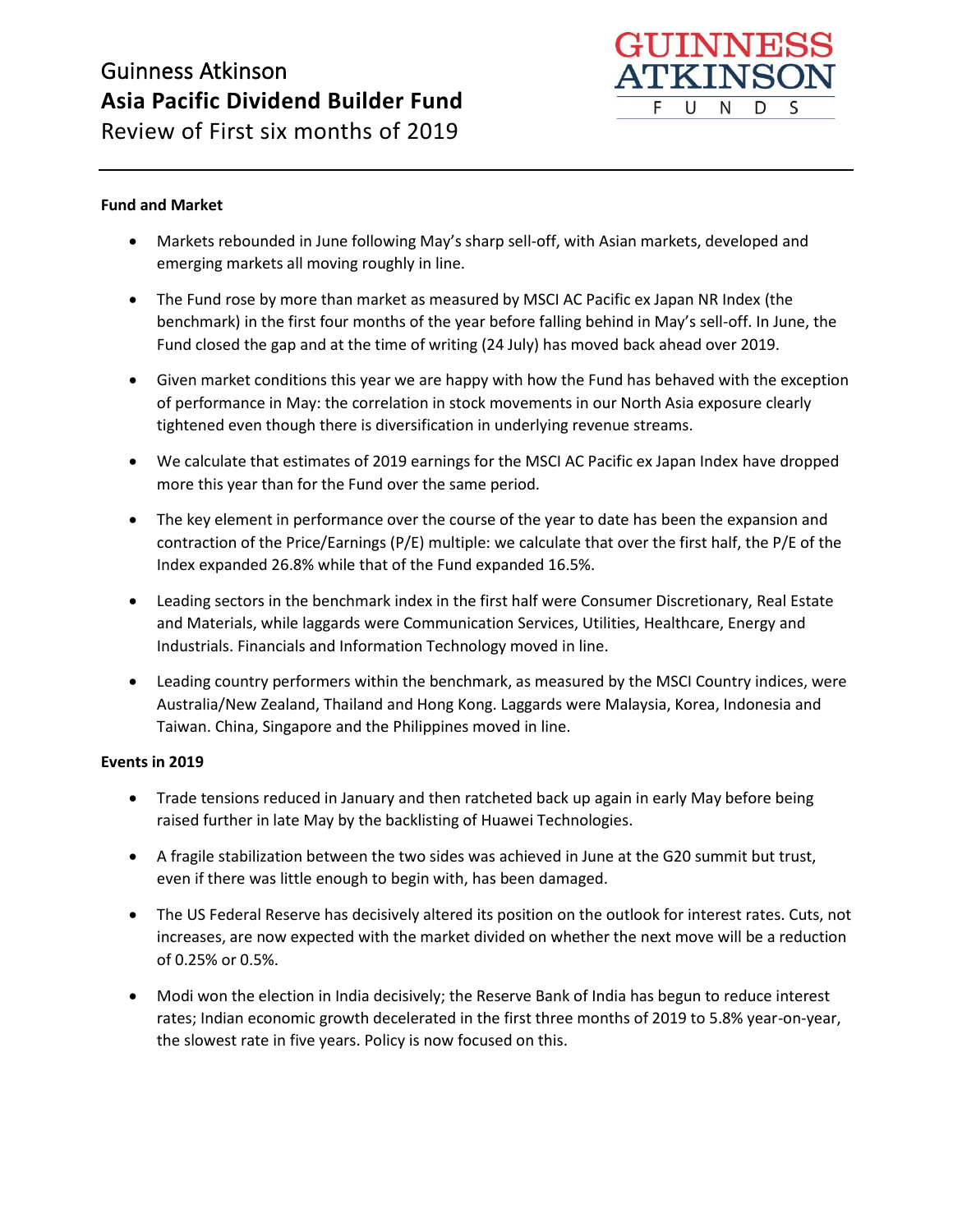

Review of First six months of 2019

- Japan and South Korea are locked in their own trade dispute. Japan is limiting the transfer of key items related to the manufacture of semiconductors. The underlying cause appears to have been a Korean court ruling in relation to compensation for forced labor in the colonial period.
- Elections in Thailand and the coronation of the King have brought about a reduction in the risk premium for Thai equities making the market one the region's best performers this year. The new government will be in place by mid-July.
- In Indonesia the re-election of President Jokowi was affirmed by the Constitutional Court. Interest rates in Indonesia are expected to come down and plans are afoot to cut the corporate tax rate from 25% to 20%.
- Unrest has grown in Hong Kong in July as tensions between citizens and Beijing-backed government boiled over with an attempt to introduce and extradition law. The stock market has not yet been affected but Hong Kong's longer-term outlook points more firmly to China.

#### **Portfolio positioning**

Although the fund's benchmark, the MSCI AC Pacific ex Japan Index, plays no part in the construction of the portfolio, we think it might be helpful to show the position of the Fund relative to that of the Index on a sector and geographic basis.



Sector exposure of the Fund vs the Benchmark

Sources: Guinness Atkinson, MSCI as of 6/30/19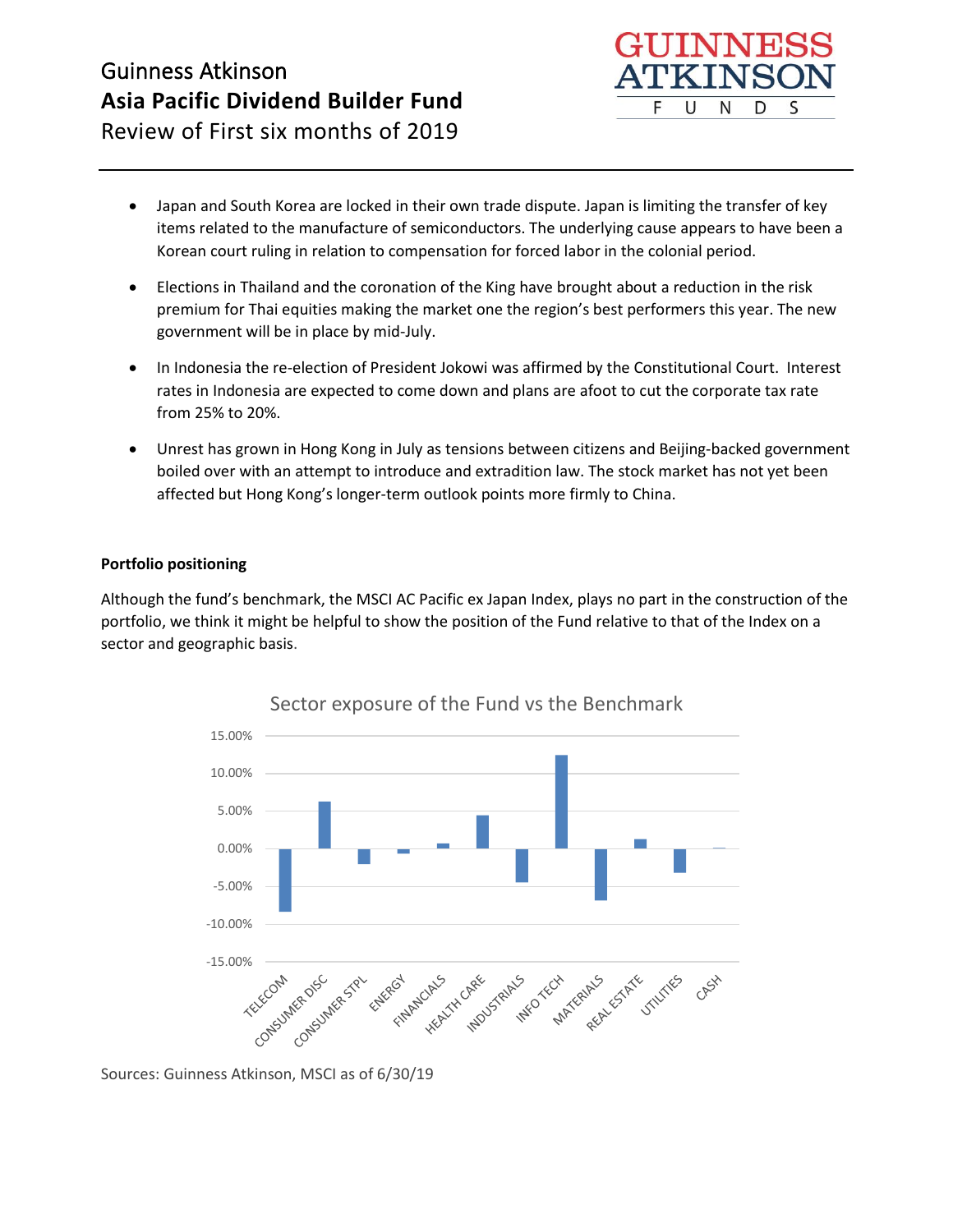F U S N D

Review of First six months of 2019

The Fund is overweight in Consumer Discretionary, Health Care and Technology companies and is underweight Energy, Materials and Utilities which, either for cyclical or regulatory reasons, have been unable to sustain our required minimum return on capital.



Geographic exposure of the Fund vs the Benchmark

Sources: Guinness Atkinson, MSCI as of 6/30/19

On a country basis, the Fund is most notably underweight in Australia, China and Korea and overweight in Singapore, Taiwan and Thailand. Our US positions consist of Qualcomm (smartphone chips) and Aflac (health insurer).

The split between emerging and developed markets remains very similar to that at the start of the year, accounting for 63% and 36% respectively (for reference, we count Korea and Taiwan as emerging markets; while the economies are developed the stock markets with their ID requirement for access and restricted currencies keep them in the emerging market category). In terms of market size, stocks below \$1 billion market capitalization account for 5% of the portfolio; \$1 billion - \$10 billion 53% and over \$10 billion market capitalization 41%. We had no illiquid or unlisted stocks in the portfolio as of 6/30/19.

Portfolio positioning is driven primarily by individual company considerations where we seek those businesses whose operations have sustained higher returns on capital and which, in our opinion, are likely to continue to do so but whose shares are priced as if they won't. We do not begin with a framework that leads us toward cyclical versus defensive or growth versus value or indeed to favor one country over another. These elements play a role when we consider the prospects for a particular business model and when we consider how we should value the current and expected future cash flows of the business.

The structural themes that attract investors to Asia include demographics and growing household wealth and disposable income which have arguably reached a critical mass in the region. The evidence that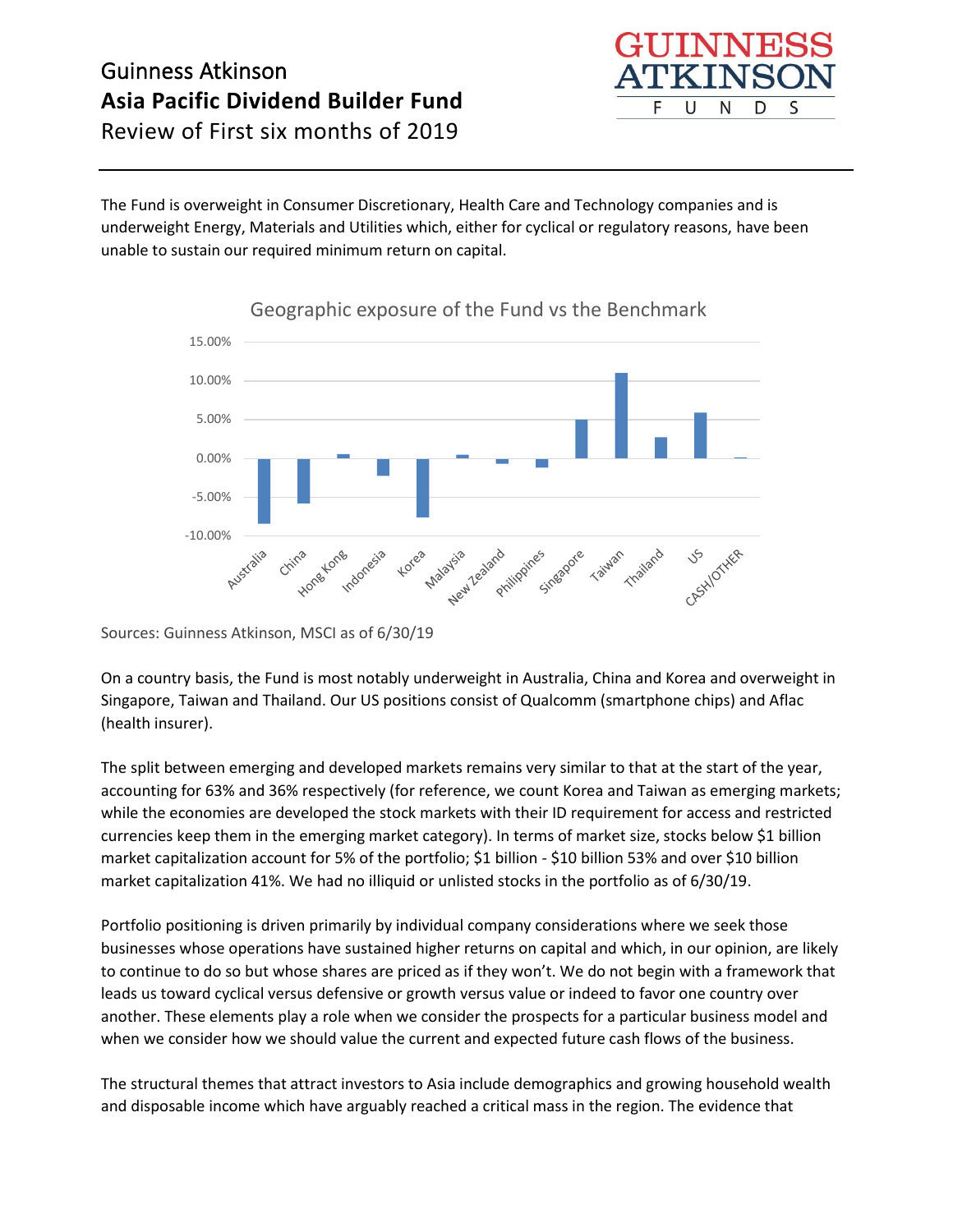supports this assertion can be seen in spending patterns and the types and value of consumer products (cars, durables, fashion etc) that are now sold in the region as well as in macro-economic data which indicate lower volatility in economic growth and money supply metrics than ten or fifteen years ago. We aim to capture these themes by identifying good businesses, and through our portfolio construction, try to avoid excessive concentration in themes or product areas. This we do by considering revenue streams by geography, product area and customer group.

GUINNES **TKINS** 

N

D

S

U

F

The largest exposures we have in headline terms are to China and Taiwan, followed by Hong Kong, Australia and Singapore. On a sector basis, the largest absolute exposures are to Information Technology, Financials and Consumer Discretionary, followed by Real Estate and Health Care. Much of our Information Technology exposure is to be found in Taiwan, where we are focused on hardware manufacturers and designers of processor and controller chips rather than in more cyclical areas such as memory or display panels. These are areas where Asian manufacturing skills have turned companies like Taiwan Semiconductor, Largan Precision and Novatek Microelectronics into world leaders. Our technology exposure also includes materials such as environmentally friendly coatings for printed circuit boards and super-efficient assemblers. These companies have operating facilities across the region and serve multiple customers and product areas; they are not simply China-based suppliers to Huawei, as stock price performances in May appeared to suggest.

Consumer Discretionary exposure is to be found in Australia, China and Korea for the most part. These businesses include electrical retailers, travel services, autoparts, textile makers and fashion and jewelry retailers. While some are domestic businesses such as JB Hi-Fi and China Lilang, others offer regional and global services like Hanon Systems, Corporate Travel Services and Pacific Textiles. A similar story can be seen in our Financials exposure. We invest in commercial banks, finance companies, insurers and asset managers in China, Hong Kong, Malaysia, Singapore, Thailand as well as in Australia and in the US (through which we have exposure to Japan). Demographics is often cited as a reason to be interested in the region and so it is – for the younger populations in the likes of Indonesia and Vietnam but just as interestingly for ageing populations in China, Malaysia, Singapore and most obviously Japan. The needs of the two population profiles are different but both provide a backdrop for investment opportunities.

Real Estate exposure is concentrated in Singapore and Hong Kong. In the portfolio it takes the form of Real Estate Investment Trusts (REITs), which distribute 90% of their income. From an income perspective the dividends from these REITs remain attractive in a world of declining interest rates. We like the yield but we also like the ability of these companies to grow their dividends. In the case of the Singaporean REITs, Ascendas and CapitaLand Mall Trust, the growth drivers come from the refreshing and rebalancing of their portfolios through disposal and acquisition, their headroom to take on further debt up to a modest ceiling to fund expansion and their ability to improve rental yields through asset enhancement. In the case of Ascendas, industrial properties tied into logistics and central distribution sites reflects the changes underway in e-commerce. CapitaMall is exposed to bricks-and-mortar retail and so their advantage is their access to prime space and creation of retail destinations to serve luxury retail and spending. The Link REIT in Hong Kong has an increasingly interesting future. Its forays outside Hong Kong into Cantonese-speaking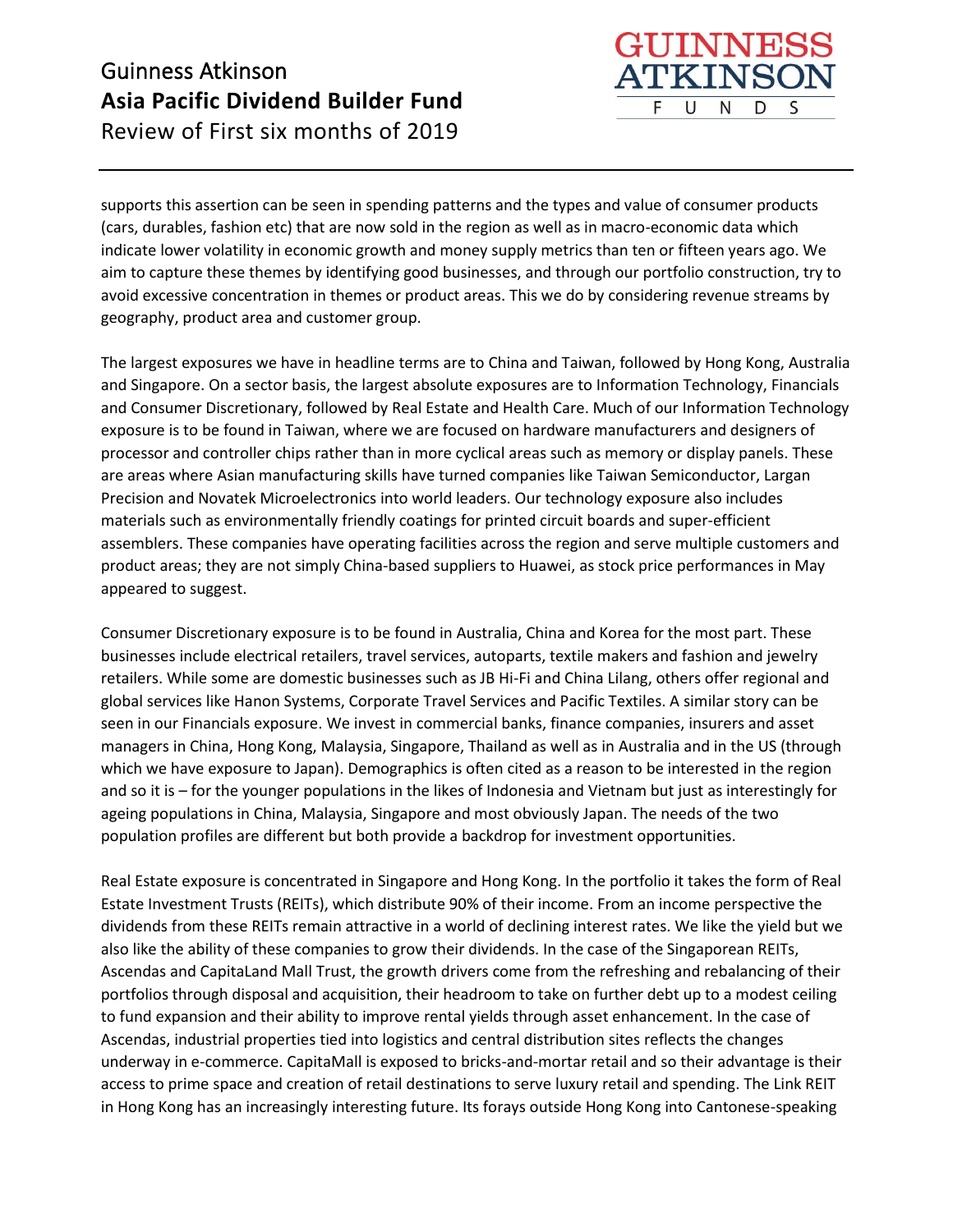

Review of First six months of 2019

China have been successful. China's drive to create a greater Bay area linking Hong Kong and Macau with nine other mainland cities can only increase the possibilities afforded to this business.

### **Performance Review**

| As of 6/30/2019                                             | <b>YTD</b> | 1 Year | 3 Year | 5 Year | 10 Year |
|-------------------------------------------------------------|------------|--------|--------|--------|---------|
| <b>Asia Pacific Dividend</b><br><b>Builder Fund (GAADX)</b> | 13.02%     | 1.29%  | 9.64%  | 6.45%  | 8.71%   |
| <b>MSCI AC Pacific ex Japan</b><br><b>Net Return Index</b>  | 12.69%     | 0.20%  | 11.45% | 4.14%  | 8.15%   |

All returns over 1 year annualized. *Source: Bloomberg, Guinness Atkinson Asset Management*.

Expense Ratio: 1.12% (net); 3.27% (gross)

*Performance data quoted represents past performance; past performance does not guarantee future results. The investment return and principal value of an investment will fluctuate so that an investor's shares, when redeemed, may be worth more or less than their original cost. Current performance of the Fund may be lower or higher than the performance quoted. Performance data current to the most recent month end may be obtained by calling 800-915-6566 and/or visiting [www.gafunds.com.](http://www.gafunds.com/) Performance data does not reflect the 2% redemption fee for shares held less than 30 days and, if deducted the fee would reduce the performance noted. Total returns reflect a fee waiver in effect and in the absence of this waiver, total returns would be lower.* 

The Advisor has contractually agreed to reduce its fees and/or pay Fund expenses (excluding Acquired Fund Fees and Expenses, interest, taxes, dividends on short positions and extraordinary expenses) in order to limit the Fund's Total Annual Operating Expenses to 1.10% through June 30, 2020. To the extent that the Advisor absorbs expenses to satisfy this cap, it may seek repayment of a portion or all of such amounts at any time within three fiscal years after the fiscal year in which such amounts were absorbed.

In the first quarter of the year, when markets were up strongly, the Fund rose 13.43% versus the MSCI AC Pacific ex Japan NR Index which rose 11.88%. In the second quarter, when conditions were much choppier, the Fund fell 0.37% compared to the Index which rose 0.72%. For the first half the year, the Fund was up 13.02% and the Index rose 12.69%.

Given market conditions over the past six months, we are happy with where the Fund has ended up this year. However, we like to pay attention to how the Fund behaves in different market conditions and see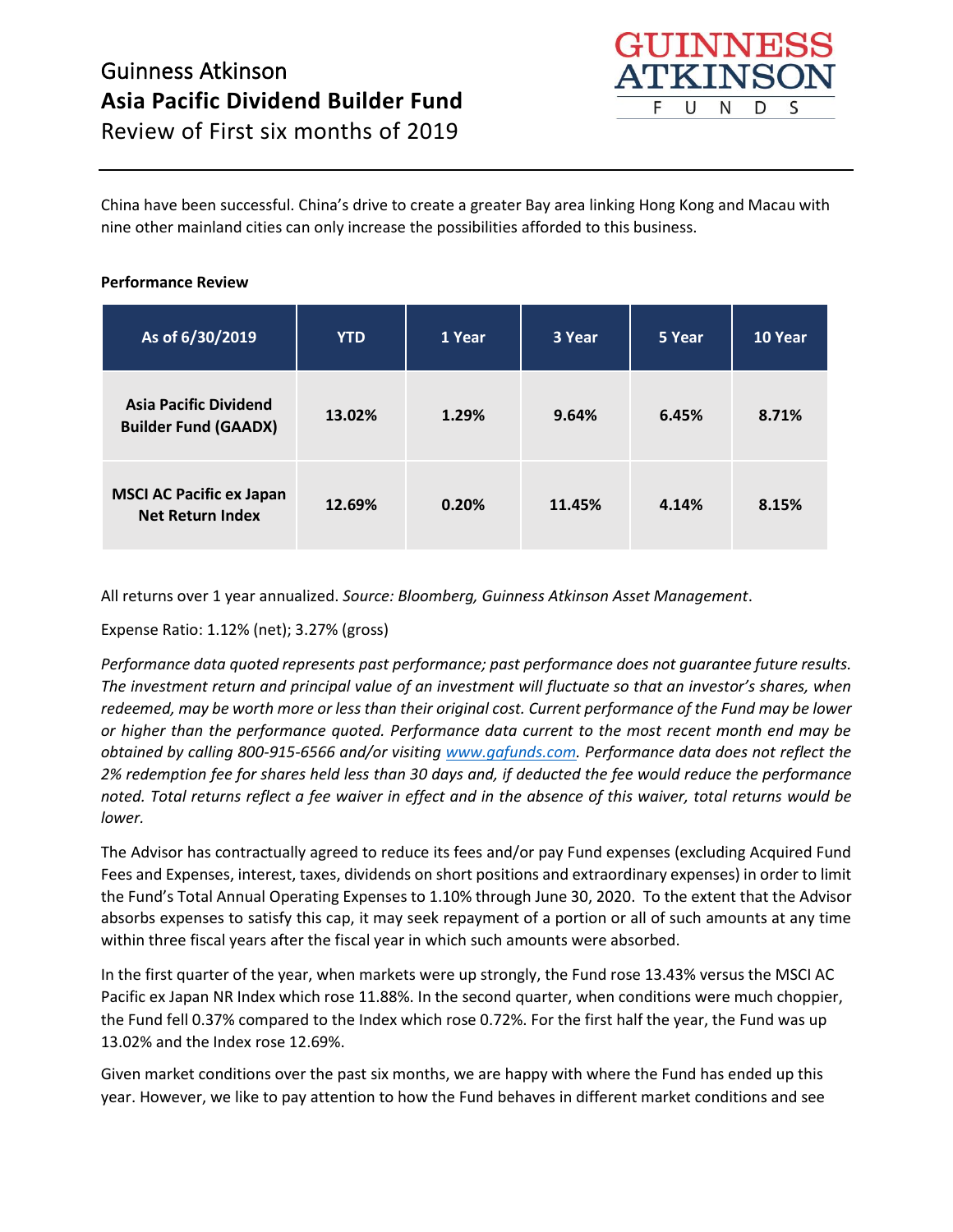

Review of First six months of 2019

where it conforms or deviates from our longer-term expectations. The chart below breaks down the performance of the Fund and its index into monthly returns.



### **2019 YTD monthly returns (%) in USD**

Source: Bloomberg, Guinness Atkinson Asset Management

The performance over five of the six months conformed with our expectations. Outperformance in February, March and April coincided with the results season, when the Fund tends to do well. In 2019, these company results followed a very weak period in stock markets in the last three months of 2018 when market fears reached a crescendo. Relief as much as positive expectations drove performance, in our opinion. The performance in May, when the Fund unperformed in weak market conditions, is the standout. We would normally expect to see a more defensive profile based upon a stronger earnings profile and diverse revenue streams.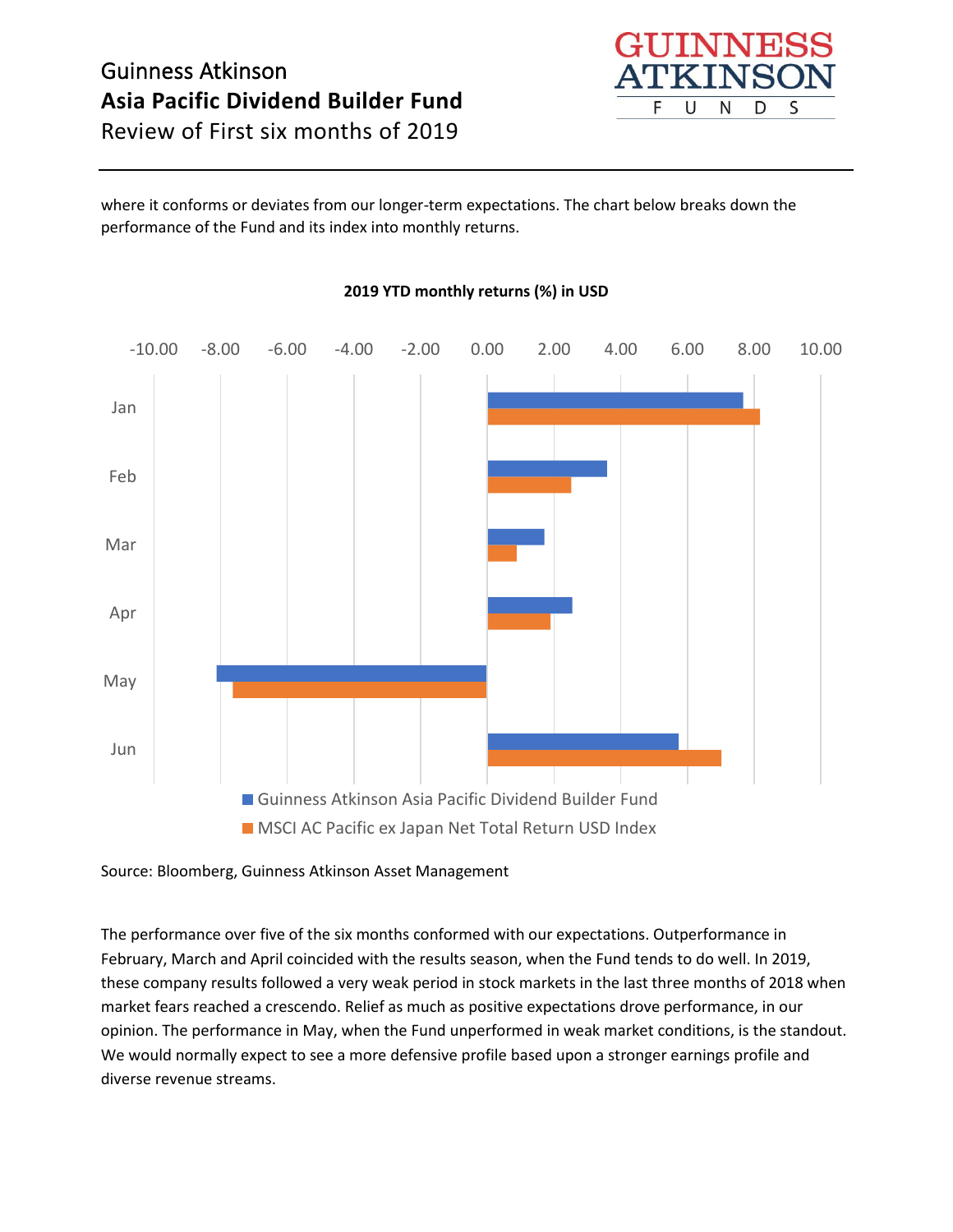

GUINNE

U

F

**TKINS** 

N

D

S

In May however, we saw a different pattern. The earnings profile of the portfolio barely changed, and performance was almost entirely explained by changes in the PE multiple, a measure of sentiment, which contracted 7.7% for the portfolio. The market PE multiple contracted less, by 5%, even though estimates of market earnings continued to drop. In the portfolio there was an evident concentration in behavior amongst stocks in the technology sector and those with significant North Asia (read China) exposure. The ratcheting up in the trade dispute coupled with the blacklisting of Huawei prompted a sharp move by investors into non-China areas. In this liquidity shift, technology stock and stocks in North Asia tended to move together more closely. The fact that DBS in Singapore is a regional bank with substantial revenues from South and South East was outweighed in terms of sentiment by its Chinese banking business and was as weak as a pure Chinese bank or a Taiwan technology company exposed to Huawei smartphones.

In our analysis of this episode we do not believe that there is a concentration that we have missed. If earnings and dividends hold up and grow, then we would expect valuations to reflect that over time. We can accept that there will be periods when the market moves in a direction that we think is not justified by the fundamentals (i.e. the capacity and prospects for cash generation). The results season in the earlier part of the year justified to us that our faith in these businesses is not simply based on hope. We expect to see a solid results reason for our companies in coming months. (Taiwan Semiconductor has just reported solid mid-year results and added its comment that the demand outlook for the second half is "very, very strong".)

This analysis reminds us that stock behavior at more extreme moments can be unfavorable to stock pickers and we shall continue to maintain vigilance on this aspect. The portfolio is expected, over time, to lag in strong markets and outperform when they are weak. In the short term, exceptions can occur, and it is important we have a view on the reasons for it when they do. We do not see the need for a radical shake-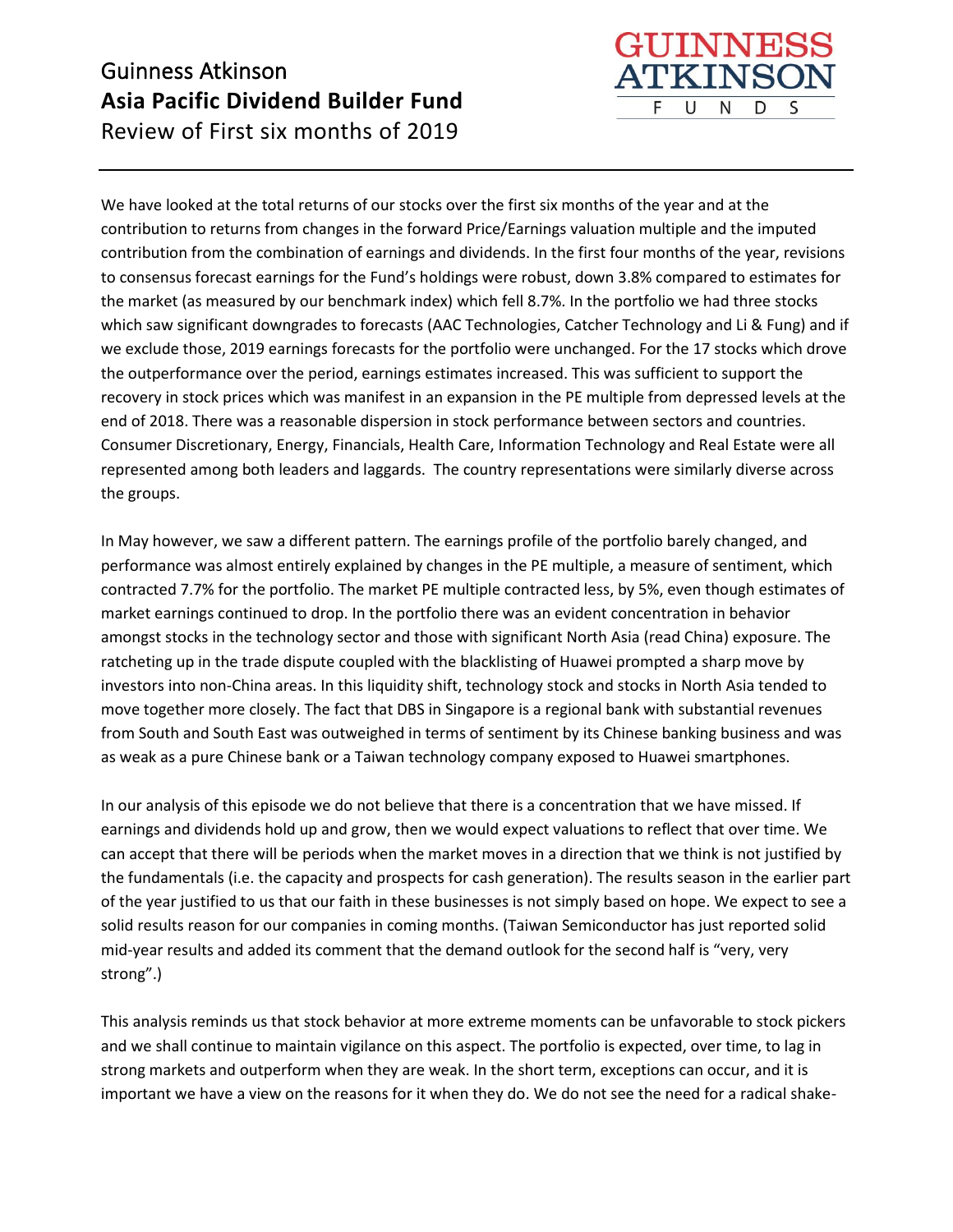

Review of First six months of 2019

up of the portfolio, but we believe that spending some time thinking about and discussing this aspect of portfolio construction is important.

The chart below shows the performance of individual stocks through the first half of the year.

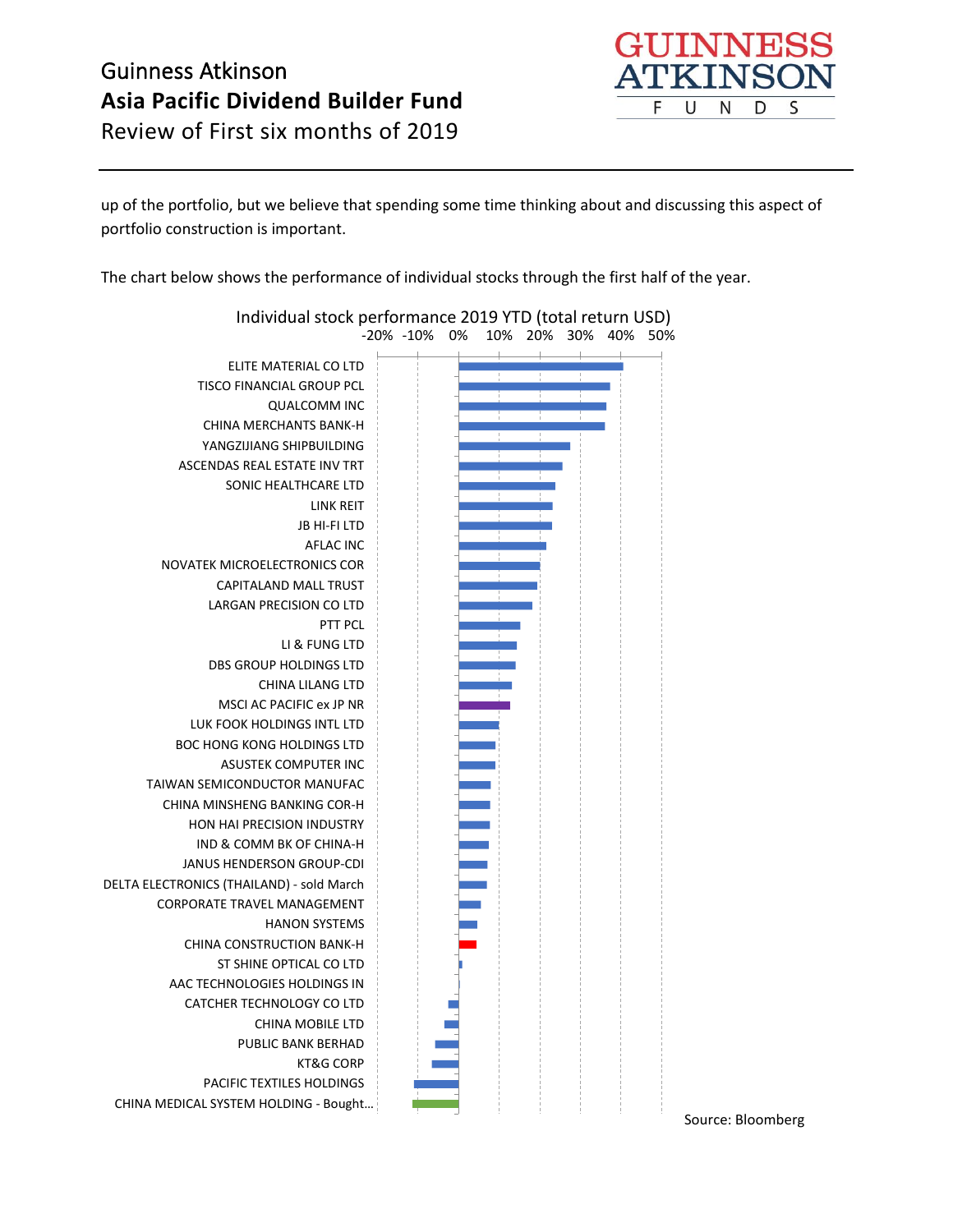

Within the top five performers there is a mix of industries: retail, integrated circuit design, energy, travel services and banking. The companies are based in China, Taiwan, Thailand, Australia and Singapore.

Among the weaker names we have a similar mix of industries: shipbuilding, healthcare products, auto components, export services and product sourcing, and integrated circuit materials. Again, a variety of countries is represented: China, Taiwan, Korea and Hong Kong.

#### **Portfolio review**



Amongst the leaders we particularly welcome the recovery in Elite Material, which we bought in August 2017. The company produces printed circuit boards used in smartphones, servers and the automotive sector and is the world's largest producer of halogen-free laminates, which are increasingly being adopted due to their environmentally friendly nature. From the latter part of 2017 and through 2018 the share price was weak on slowing sales but in 2019 the business has turned. Our equal weight and rebalancing process means we have added to the stock at lower levels; the position has outperformed the benchmark index by over 10% over the period since purchase.

The performances of Tisco Finance in Thailand, China Merchants Bank and Yangzijiang Shipbuilding have all been driven by better-than-expected results, with solid dividend growth from China Merchants Bank and accelerating dividend growth from the other two. Qualcomm's performance has been closely tied to the outcome of its dispute with Apple. This was suddenly resolved in Qualcomm's favor when Apple concluded that the risks to the launch of its next generation of smartphone were too great. In short, Apple's alternative chip supplier Intel was not able to match Qualcomm in the race to 5G-enabled handsets. The result was the immediate release of previously withheld royalty payments to Qualcomm and a jump in the share price.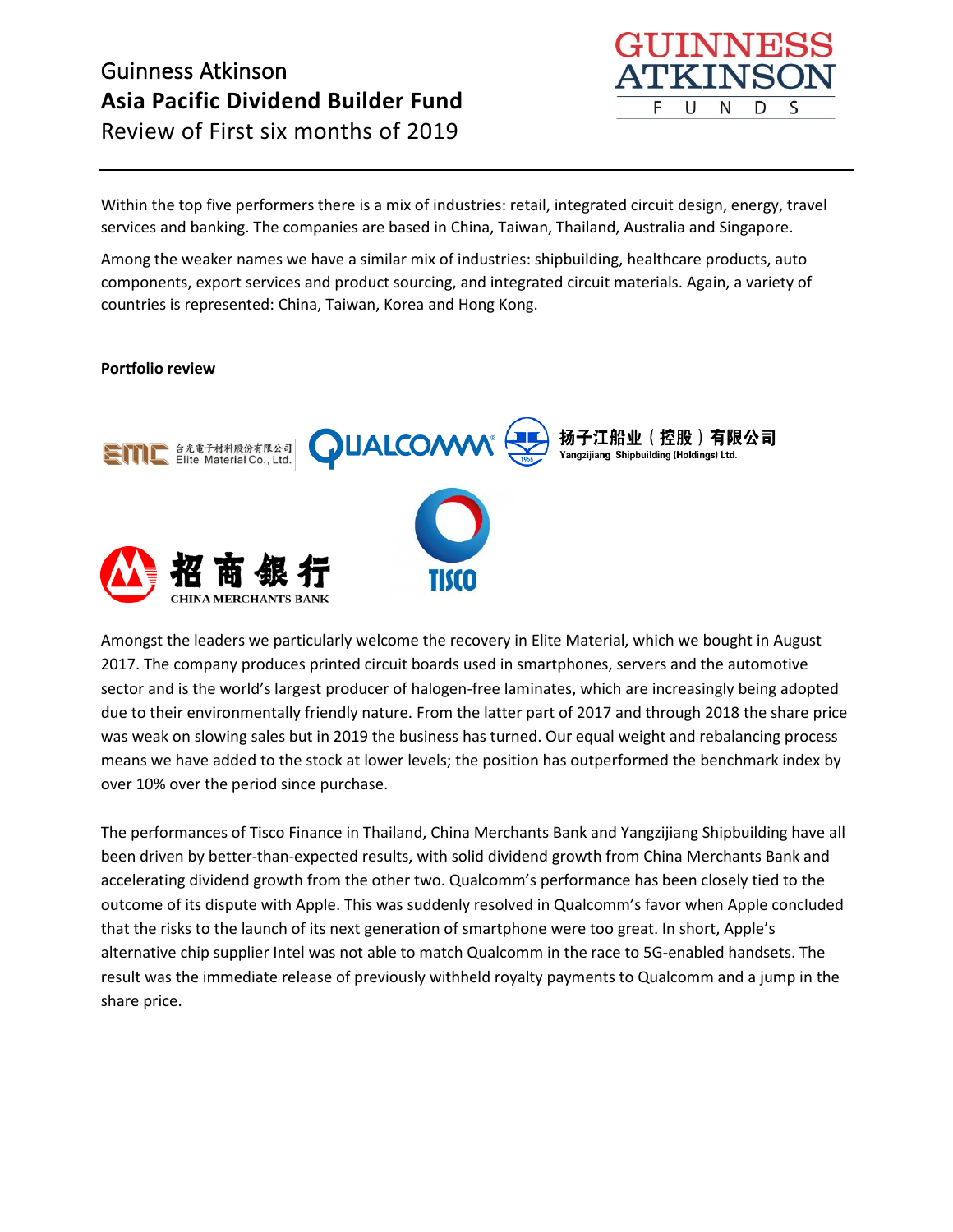

Review of First six months of 2019

#### **Laggards**



Amongst the laggards our new purchase, China Medical Systems has been weighed by changes to the operating environment in China. We knew this was still a challenge and that the timing of resolution would be hard to judge, but it looks now that the skies are clearing. We have added on subsequent weakness and remain positive on the outlook. Pacific Textiles has seen its Vietnam operation achieve normal capacity utilization after months of disruption. The business is generating cash and the dividend is generous with little need for extra capital expenditure. Growth from its main customer Uniqlo, however, remains elusive.

KT&G and Public Bank in Malaysia are low-growth but cash-generative businesses with solid local franchises. Their weaker performance in what have been strong markets overall is not a surprise. KT&G's outlook has improved with a turnaround in export sales, which dragged significantly last year. The next set of results should reflect that turnaround and the share price should get a lift. China Mobile has to contend with competition in its current business and a rising capital expenditure burden associated with 5G, which in China is fast becoming a political totem. As with Pacific Textiles, growth rather than cash generation is the issue and the 5G burden makes the prospects for improving returns more distant.

#### **Portfolio changes**

We made one change to the portfolio during the first half. The parent company of Delta Electronics (Thailand) made a tender offer for the shares it did not already own and we took up that offer. We replaced it with a position in China Medical Systems.

The company acts as a pharmaceutical distributor to doctors and hospitals for both branded and generic drugs. The regulatory structure in China is changing as the government, as with governments everywhere, seeks to reduce healthcare costs. The changes have introduced significant new competition where alternative offerings are available resulting in substantial price cuts in certain cases. China Medical Systems has seen a significant drop in its share price that we believe significantly exceeds its exposure to these changes. In addition, the company has tied up with companies in the US, UK, France, Switzerland and Israel to secure rights to sell formulations to treat strokes, brain cancer, respiratory distress down to onychomycosis (that's toenail fungus, for anyone interested). The recent 2018 results delivered the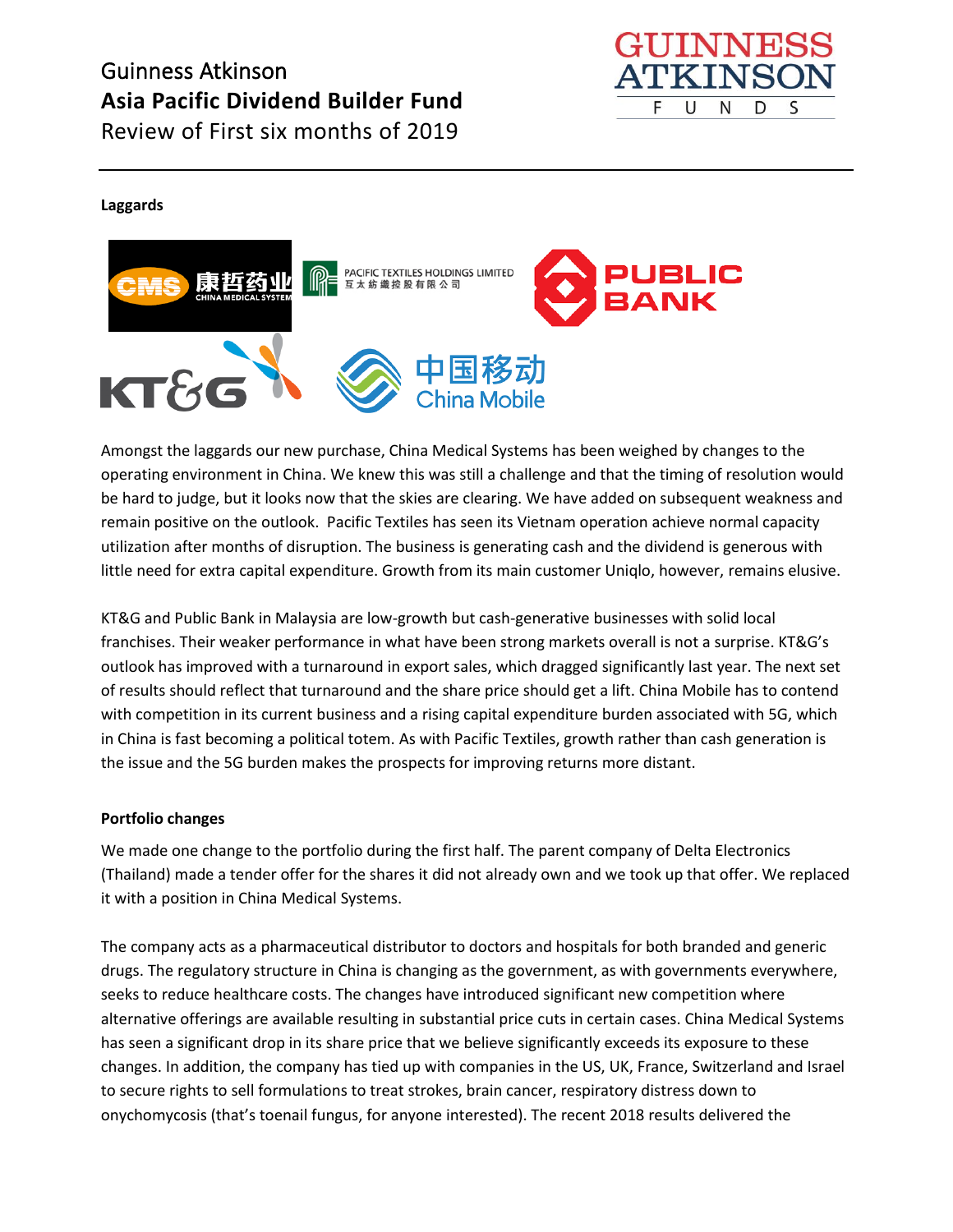

consistency we look for: gross profit, operating profit, net profit and dividend growth all moving in line up and an unchanged dividend payout of 40% of earnings.

### **Outlook**

Opinion in the market is divided on whether we are now at the end of the cycle or whether there is still further to go. The change in direction by the Federal Reserve appears to suggest that they are concerned, and the recent moves by the European Central Bank have only added to that. Monetary easing is the order of the day, with several central banks in the emerging markets cutting interest rates to stay in front of the Federal Reserve.

Investment and consumer demand in Asia are weaker than they were but have certainly not collapsed. China has been reluctant to move aggressively to stimulate the domestic economy and the moves they have made show some signs of effectiveness. This reluctance reflects their ongoing wish to tackle debt, for which we think they should be applauded. The unrest in Hong Kong is a matter of concern. China has been careful not to be seen to crack down in Hong Kong, but the recent siege of the China Liaison office in marks a switch away from protests against the Hong Kong government and toward a more direct challenge to China.

Chinese leaders are about to head off for the summer retreat and significant policy moves are unlikely (but not impossible) until September. Renewed face-to-face trade talks with the US will happen before then, but little concrete is expected given China's demands that the recent tariff increases and the blacklisting of Huawei be lifted.

We think that in this increasingly uncertain environment there are doubts as to whether growth can continue or if the value approach (based upon lower Price/Earnings multiples) is broken due to changing business models. In this context we believe an equity position in good businesses with sustained and growing dividend streams over the long term, whether in Asian, European or Global companies, we think cannot be a bad thing.

**Edmund Harriss** and **Mark Hammonds** (portfolio managers)

**Sharukh Malik** (analyst)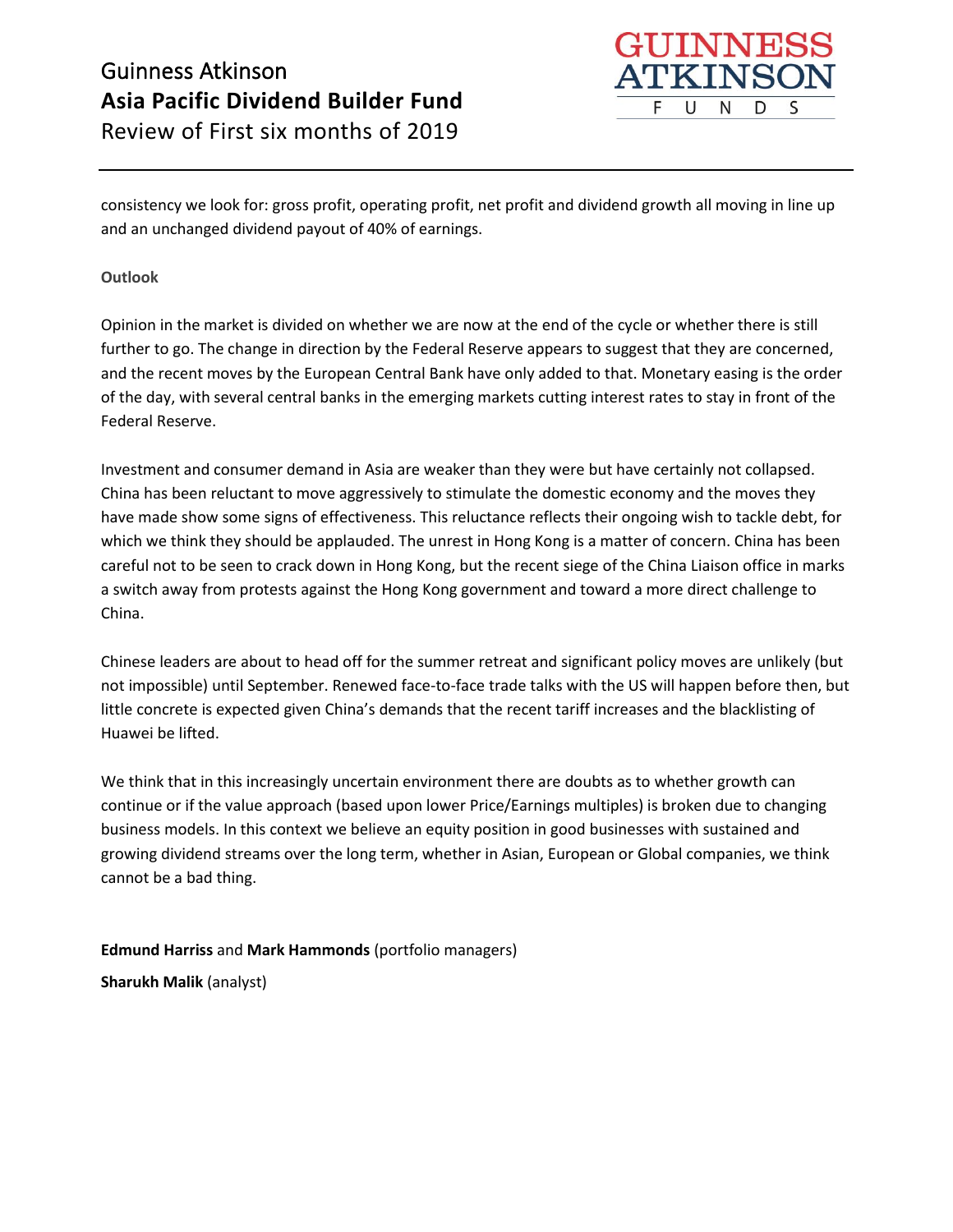

*The Fund's investment objectives, risks, charges and expenses must be considered carefully before investing. The statutory and summary prospectus contains this and other important information about the investment company, and it may be obtained by calling 800-915-6566 or visiting gafunds.com. Read it carefully before investing.*

**Investments in foreign securities involve greater volatility, political, economic and currency risks and differences in accounting methods. These risks are greater for emerging markets countries. Nondiversified funds concentrate assets in fewer holdings than diversified funds. Therefore, non-diversified funds are more exposed to individual stock volatility than diversified funds. Investments in debt securities typically decrease in value when interest rates rise, which can be greater for longer-term debt securities. Investments in derivatives involve risks different from, and in certain cases, greater than the risks presented by traditional investments. Investments in smaller companies involve additional risks such as limited liquidity and greater volatility. Funds concentrated in a specific sector or geographic region may be subject to more volatility than a more diversified investment. Investments focused in a single geographic region may be exposed to greater risk than investments diversified among various geographies. Investments focused on the energy sector may be exposed to greater risk than investments diversified among various sectors.**

MSCI AC Pacific Ex-Japan Net Total Return Index is a market capitalization weighted index that monitors the performance of stocks from the Pacific region, excluding Japan consisting of Australia, China, Hong Kong, Indonesia, Korea, Malaysia, New Zealand, Philippines, Singapore, Taiwan, and Thailand.

One cannot invest directly in an Index.

Price/Earnings Ratio (P/E) is an equity valuation multiple. It is defined as market price per share divided by annual earnings per share.

Payout ratio refers to the proportion of company profits paid out to shareholders as a dividend.

The trade surplus is the difference between the value of a country's exports and imports. The current account surplus adds income and remittances to the trade surplus.

Opinions expressed are subject to change, are not a guarantee and should not be considered investment advice. Past performance is not indicative of future results.

Top Fund Holdings as of 06/30/19

| $\mathbf{1}$ | Elite Material Co Ltd     | 3.12% |
|--------------|---------------------------|-------|
| 2            | Li & Fung Ltd             | 3.09% |
|              | 3 PTT PCL /Foreign        | 3.05% |
| 4            | QUALCOMM Inc              | 3.04% |
| 5            | Catcher Technology Co Ltd | 3.02% |
| 6            | Sonic Healthcare Ltd      | 2.99% |